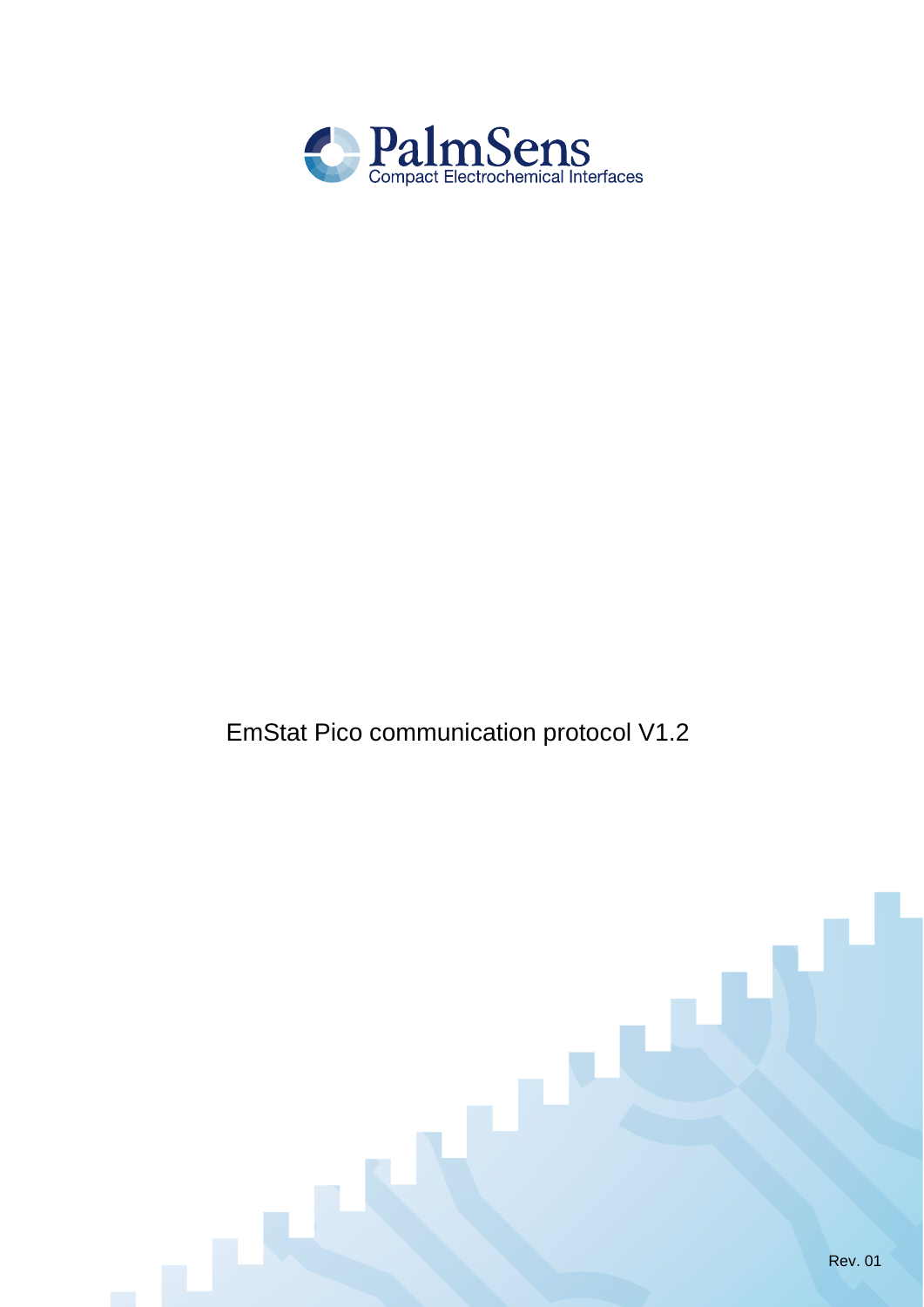## Contents

| 1              |        |  |
|----------------|--------|--|
| $\overline{2}$ |        |  |
|                | 2.1    |  |
|                | 2.2    |  |
|                | 2.3    |  |
|                | 2.4    |  |
|                | 2.5    |  |
| 3              |        |  |
|                | 3.1    |  |
|                | 3.2    |  |
|                | 3.3    |  |
|                | 3.4    |  |
|                | 3.5    |  |
|                | 3.6    |  |
|                | 3.7    |  |
|                | 3.8    |  |
|                | 3.9    |  |
|                | 3.10   |  |
|                | 3.11   |  |
|                | 3.12   |  |
|                | 3.13   |  |
|                | 3.14   |  |
|                | 3.15   |  |
|                | 3.16   |  |
|                | 3.16.1 |  |
|                | 3.16.2 |  |
|                | 3.16.3 |  |
|                | 3.16.4 |  |
|                | 3.16.5 |  |
|                | 3.16.6 |  |
| $\overline{4}$ |        |  |
|                | 4.1    |  |
|                | 4.2    |  |
|                | 4.3    |  |
|                | 4.4    |  |
| 5              |        |  |
|                | 5.1    |  |
|                | 5.2    |  |
|                | 5.3    |  |
|                | 5.4    |  |
|                | 5.5    |  |

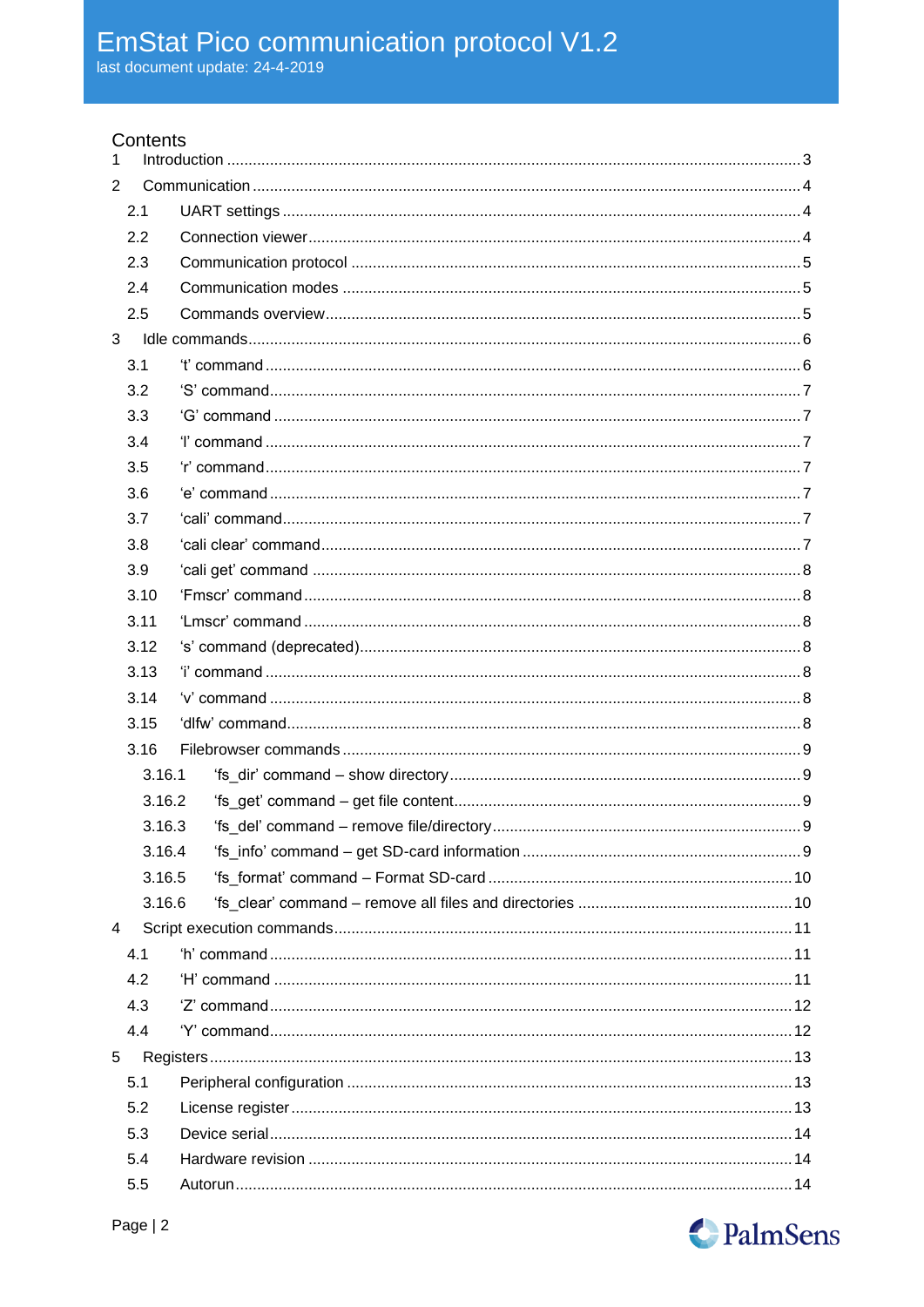## <span id="page-2-0"></span>1 Introduction

This document describes the "online" communication protocol of the Emstat Pico. Initial communication with an EmStat Pico is always done using this online communication. Measurements can be started by sending a MethodSCRIPT, more information about MethodSCRIPT can be found here:

<http://www.palmsens.com/methodscript>

## Terminology

| PGStat:       | Potentiostat / Galvanostat                        |
|---------------|---------------------------------------------------|
| CE:           | <b>Counter Electrode</b>                          |
| RE:           | Reference Electrode                               |
| WE:           | <b>Working Electrode</b>                          |
| Technique:    | A standard electrochemical technique              |
| Iteration:    | A single execution of a loop                      |
| RAM:          | Random-Access (volatile) Memory                   |
| Flash:        | Flash (non-volatile) memory                       |
| SD-card:      | Internal or external flash memory card            |
| MethodSCRIPT: | PalmSens human readable measurement script format |

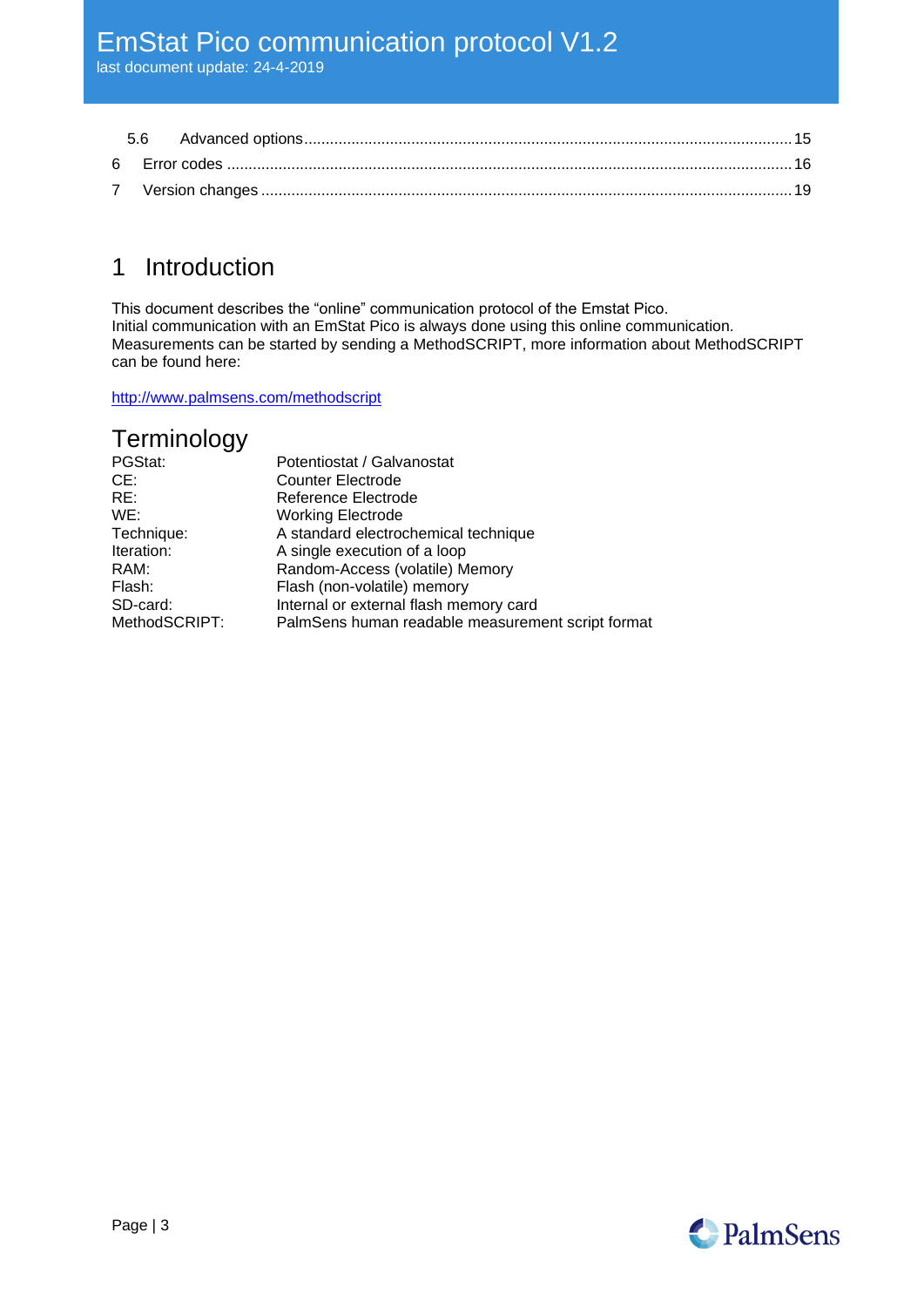# <span id="page-3-0"></span>2 Communication

## <span id="page-3-1"></span>2.1 UART settings

The EmStat Pico communicates using 3.3V UART (Serial Port) with the following settings:

| <b>Setting</b>      | Value  | <b>Description</b>  |
|---------------------|--------|---------------------|
| Signal level        | 3.3V   |                     |
| <b>Baudrate</b>     | 230400 | Baud (bps)          |
| Number of data bits | 8      |                     |
| Number of stop bits |        |                     |
| Parity              | None   |                     |
| Handshaking         | No     | No handshaking used |

#### <span id="page-3-2"></span>2.2 Connection viewer

PSTrace version 5.6 or higher has a hidden feature, which is useful when the communication protocol is used for development of software for EmStat Pico.

PSTrace will open the 'Connection viewer' window when you double click the "Not connected" label before connecting to the device.

|               | Connection |                                               |  |                      |
|---------------|------------|-----------------------------------------------|--|----------------------|
|               |            | $\bigoplus$ $\bigotimes$ <b>ESPicoDev</b> [1] |  | Connect - Disconnect |
| Not connected |            |                                               |  |                      |

*Double click in this area before connecting to open the Connection viewer*

| Connection viewer - red=sent, green=receive                                                                                                                                      |  |
|----------------------------------------------------------------------------------------------------------------------------------------------------------------------------------|--|
| tespico 11#Jun 18 2019 09:47:31<br>B.<br>G06                                                                                                                                     |  |
| G001200000000897B<br>a83DB8F00BC66B3624F678202A892F9EA<br>a3A0000000000000000000000000000018DFE1D858D978E65E5F3DC57D36DFF2D30BD261B6289<br>2A3F2D92F8CAE78A795700FD571F86DFE5541 |  |
| е<br>set_pgstat_chan_1<br>set_pgstat_mode 0<br>set_pgstat_chan 0<br>set_pgstat_mode 3                                                                                            |  |
| set_cr 850n<br>set_autoranging 850n 850n<br>set_max_bandwidth 100<br>cell_off                                                                                                    |  |
| set_pot_range 0 0<br>set_e 0<br>е                                                                                                                                                |  |
| е<br>set_cr 850n<br>lcell off                                                                                                                                                    |  |

*The connection viewer window. All information in red is sent from the PC to the device and the green information is sent by device to the device.*

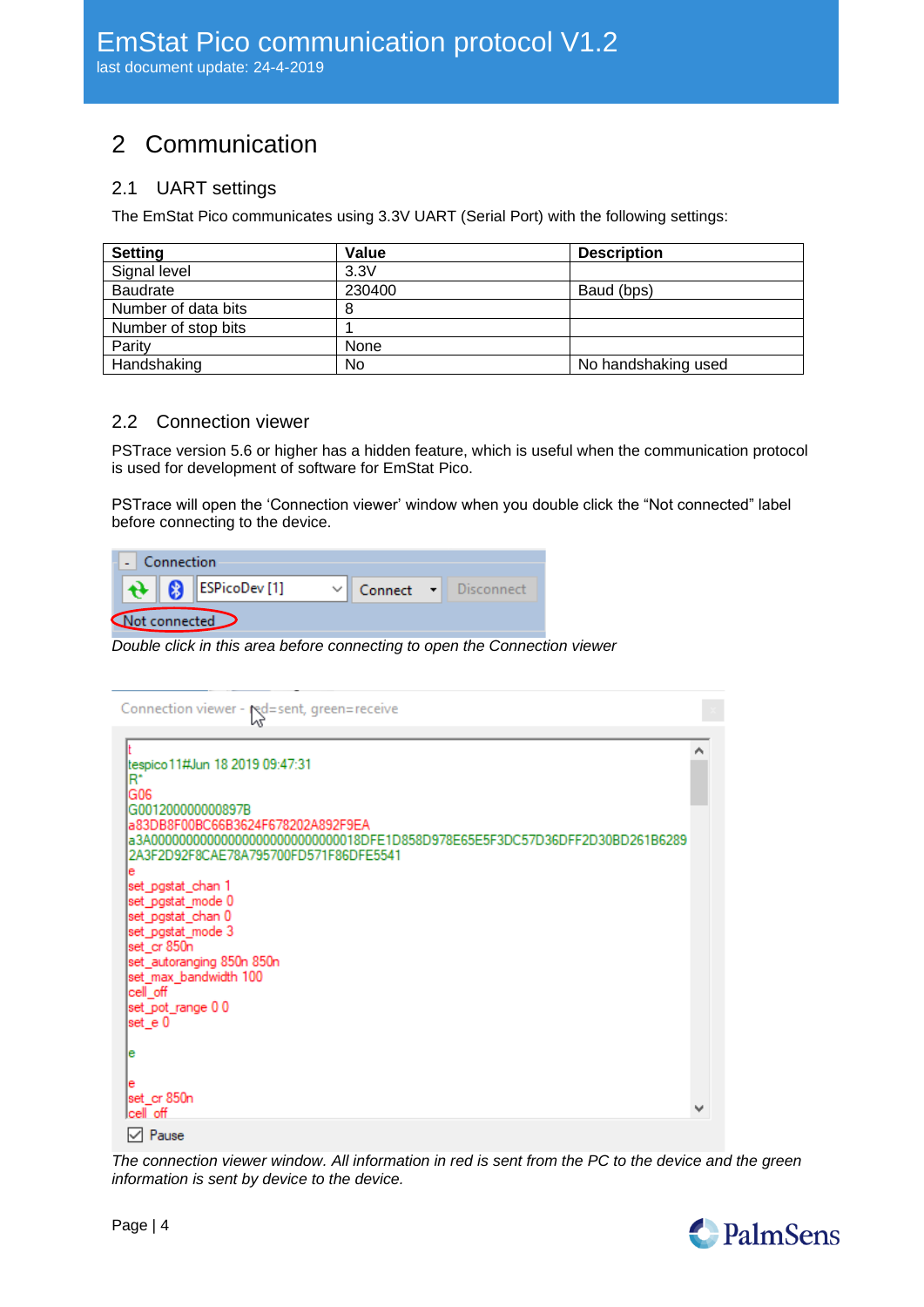## <span id="page-4-0"></span>2.3 Communication protocol

All commands and responses are terminated with a newline character ('\n' or 0x0A). Commands will echo the first character of the command and then respond with command specific data. When the command has finished executing a newline character is returned. If an error occurs during the execution of a command, the error is returned just before the newline. See section ["Error codes"](#page-15-0) for more information about errors.

#### <span id="page-4-1"></span>2.4 Communication modes

The device can be in two communication modes:

- 1. Idle mode
- 2. Script execution mode

<span id="page-4-2"></span>The EmStat Pico is controlled using the following characters or commands (without quotes):

#### 2.5 Commands overview

#### *Idle commands*

| <b>Command</b> | <b>Description</b>                                          | See section |
|----------------|-------------------------------------------------------------|-------------|
| $\ddot{\tau}$  | Get the device firmware version                             | 3.1         |
| 'S'            | Set register value                                          | 3.2         |
| 'G'            | Get register value                                          | 3.3         |
| Ŧ              | Load (parse) MethodSCRIPT to RAM                            | 3.4         |
| r              | Run (execute) loaded MethodSCRIPT                           | 3.5         |
| 'e'            | Load and execute MethodSCRIPT (same as 'l' followed by 'r') | 3.6         |
| "cali"         | Calibrate the device                                        | 3.7         |
| "cali clear"   | Clear calibration data of the device                        | 3.8         |
| "cali get"     | Retrieves calibrated value of device                        | 3.9         |
| "Fmscr"        | Store loaded MethodSCRIPT to non-volatile (Flash) memory    | 3.10        |
| "Lmscr"        | Retrieve MethodSCRIPT from non-volatile memory to RAM       | 3.11        |
| 's'            | Set device into sleep-mode (deprecated)                     | 3.12        |
| Ÿ              | Get device serial number                                    | 3.13        |
| $\mathbf{v}$   | Get MethodSCRIPT version                                    | 3.14        |
| "dlfw"         | Enter bootloader mode. Invalidates current firmware.        | 3.15        |
| "fs_dir"       | Print the content of the directory                          | 3.16.1      |
| "fs_get"       | Print the content of a file                                 | 3.16.2      |
| "fs_del"       | Remove a file or directory (recursively)                    | 3.16.3      |
| "fs_info"      | Display SD-card information (free/used/total space)         | 3.16.4      |
| "fs_format"    | Format the SD-card (fs_clear is preferred above fs_format)  | 3.16.5      |
| "fs clear"     | Removes all files and folders from the SD-card              | 3.16.6      |

Table 1; Idle commands

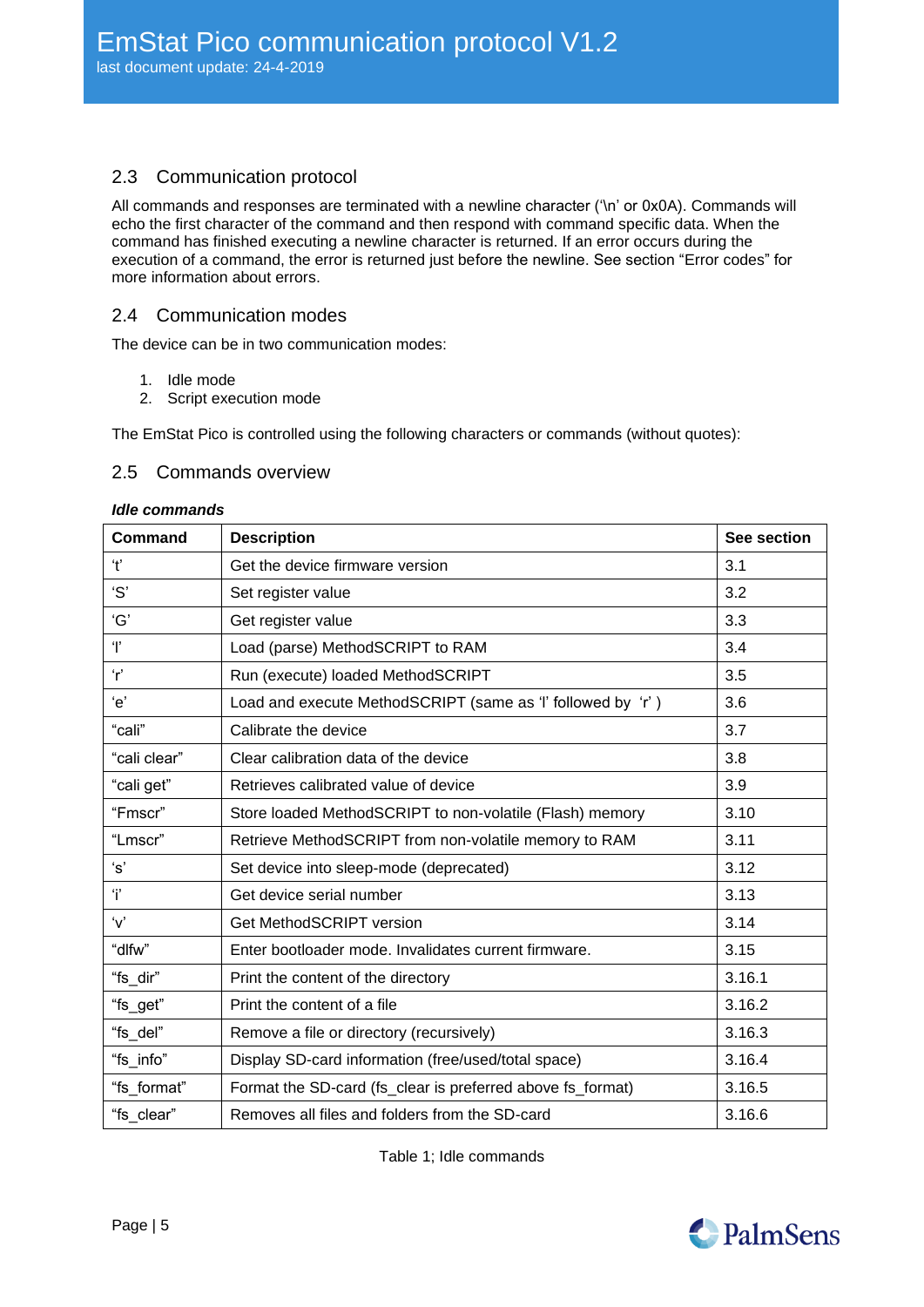#### *Script execution commands*

| Command       | <b>Description</b>                          | See section |
|---------------|---------------------------------------------|-------------|
| ʻh'           | Hold execution of the running MethodSCRIPT  | 4.1         |
| ʻH'           | Resume execution of the halted MethodSCRIPT | 4.2         |
| $\mathcal{L}$ | Abort execution of the running MethodSCRIPT | 4.3         |
| $\sim$        | Abort current measurement loop              | 4.4         |

Table 2; Script execution commands

## <span id="page-5-0"></span>3 Idle commands

#### <span id="page-5-1"></span>3.1 't' command

Sending "t\n" to the device returns the firmware version of the device.

Note: unlike other commands this command responses with multiple newline ("\n") separated strings terminated by a "\*\n"

Example:

Send "t\n". EmStat Pico responds with:

"tespico12#Jun 7 2020 09:37:02\n" "R\*\n"

Decoding

|  |  |  | The first character is the echo of the command character 't' followed by |
|--|--|--|--------------------------------------------------------------------------|
|  |  |  |                                                                          |

"espicoxx#mmm dd yyyy hh:mm:ss\n"

"R\*\n"

Note that the day is preceded by a space character if it has a single digit and time is preceded by a '0'.

| espico    | <b>Emstat Pico identifier</b>                                                        |
|-----------|--------------------------------------------------------------------------------------|
| <b>XX</b> | represents the firmware version without the decimal point, e.g. when $xx = 12$ , the |
|           | firmware version is 1.2.                                                             |
| #         | separator                                                                            |
| mmm       | month in short-form e.g. "Jun"                                                       |
| dd        | 2 digit day number                                                                   |
| уууу      | 4 digit year number                                                                  |
| hh        | 2 digit hour number                                                                  |
| mm        | 2 digit minutes number                                                               |
| SS        | 2 digit seconds number                                                               |
| R         | Release firmware                                                                     |
| *\n       | End of version command                                                               |

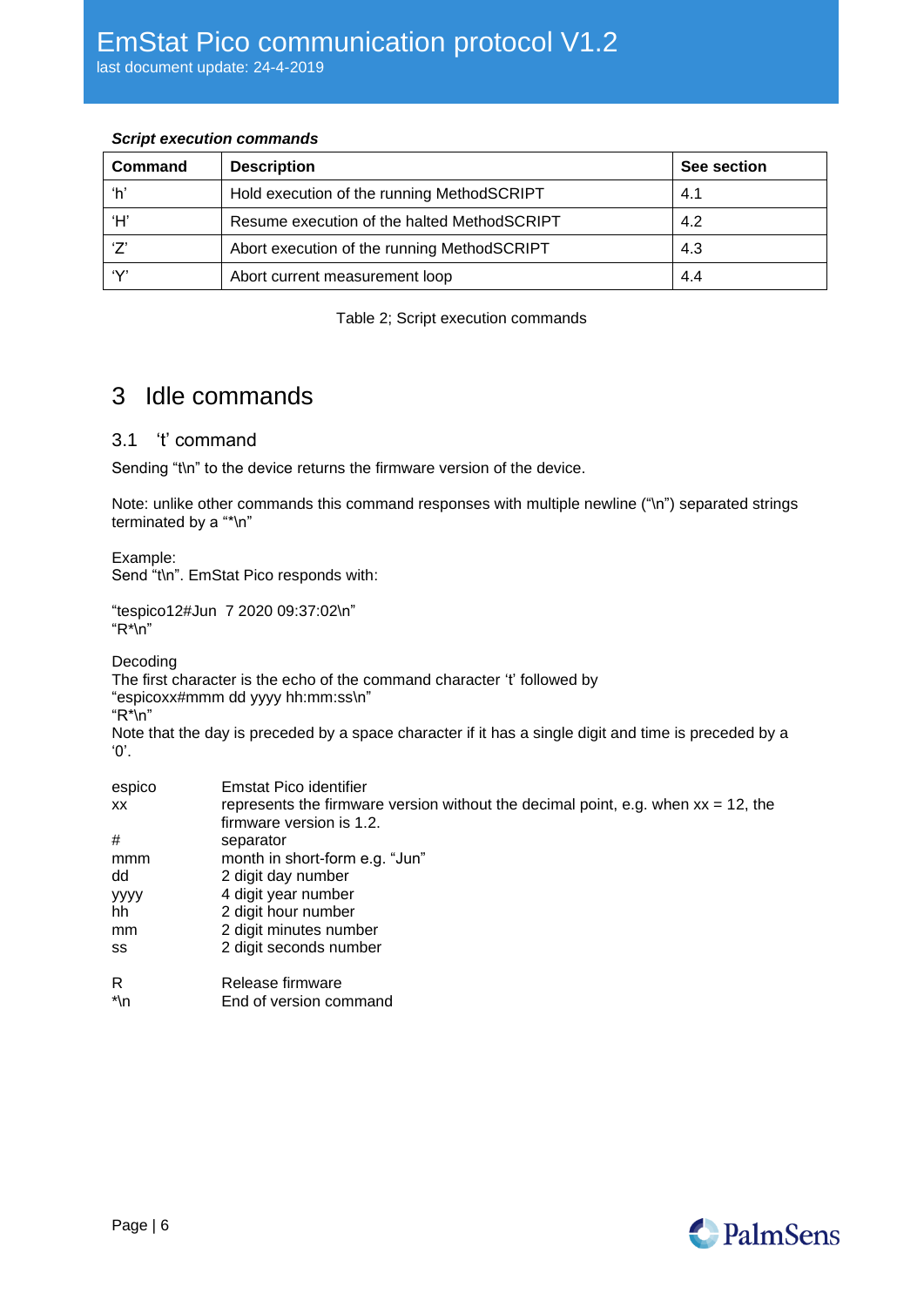## <span id="page-6-0"></span>3.2 'S' command

Sending "Sxxyy..yy\n" to the device sets register xx to value yy..yy.

#### Where:

| XX   | 2 digit hexadecimal register number                                  |
|------|----------------------------------------------------------------------|
| yyyy | Hexadecimal digits representing the value of the register to be set. |
|      | The number of digits depends on the register number.                 |

<span id="page-6-1"></span>See section ["Registers"](#page-12-0) for detailed information.

#### 3.3 'G' command

Sending "Gxx\n" to the device gets the value of register xx.

Example:

| G08 |  | ;Get the value of register 08 (autorun enabled) |
|-----|--|-------------------------------------------------|

Response:

Gyy.yy ;Register 08 has value yy..yy

Where:

| XX   | 2 digit hexadecimal register number                        |
|------|------------------------------------------------------------|
| yyyy | Hexadecimal digits representing the value of the register. |
|      | The number of digits depends on the register number.       |
|      |                                                            |

<span id="page-6-2"></span>See section ["Registers"](#page-12-0) for detailed information.

#### 3.4 'l' command

Sending "I\n" to the device loads and parses the MethodSCRIPT following the command. The end of the script is indicated by an empty line containing only a "\n" character. If the status of the loading indicates no errors, then the script can be executed by the 'r' command (see section [3.5\)](#page-6-7).

Example (newline ("\n") characters are omitted):

*l send\_string "hello world"*

#### <span id="page-6-7"></span><span id="page-6-3"></span>3.5 'r' command

Sending "r\n" to the device executes a loaded MethodSCRIPT.

#### <span id="page-6-4"></span>3.6 'e' command

Sending "e\n" to the device loads and parses the MethodSCRIPT following the command, and then executes the script if no errors are returned.

Example (newline ("\n") characters are omitted):

*e send\_string "hello world"*

#### <span id="page-6-5"></span>3.7 'cali' command

Sending "cali\n" to the device performs a self-calibration of the device. This can take up to a minute. Note: All electrodes need to be disconnected from the device prior to the command.

#### <span id="page-6-6"></span>3.8 'cali clear' command

Sending "cali clear\n" to the device clears all calibration data. It is not recommended to perform measurements on an uncalibrated device.

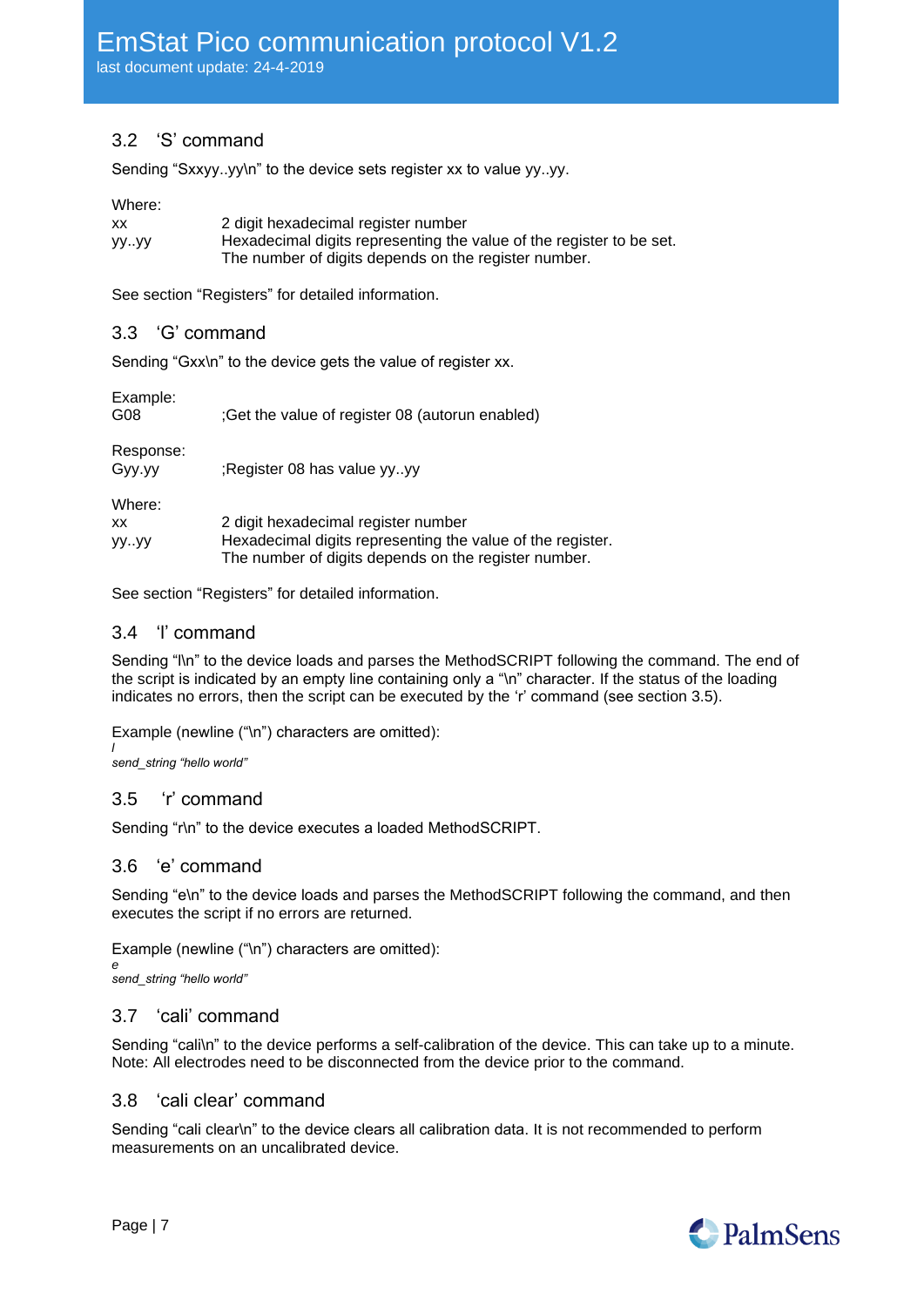## <span id="page-7-0"></span>3.9 'cali get' command

Sending "cali get 8\n" to the device retrieves the value in Ohms of the RLOAD on the WE of channel 1 in high speed mode. The value is returned as hexadecimal value.

#### <span id="page-7-1"></span>3.10 'Fmscr' command

<span id="page-7-2"></span>Sending "Fmscr\n" to the device stores a loaded MethodSCRIPT to non-volatile memory.

#### 3.11 'Lmscr' command

Sending "Lmscr\n" to the device loads a stored MethodSCRIPT from non-volatile memory. It can now be started with the 'r' command.

#### <span id="page-7-3"></span>3.12 's' command (deprecated)

Sending "s\n" to the device brings the device into sleep (hibernate) mode. The device will wake-up when the host sends data (commands) to the device or when the "Wake / GPIO 7" pin is brought low.

Note: This command is deprecated and may be removed in feature releases, use the MethodSCRIPT "hibernate" command instead.

#### <span id="page-7-4"></span>3.13 'i' command

Sending "i\n" to the device gets the device serial number.

Example:

Send "i\n". EmStat Pico responds with:

#### "iEP1CA8BR"

Decoding

The first character is the echo of the command character 'i' followed by the 8-character serial number.

#### <span id="page-7-5"></span>3.14 'v' command

Sending "v\n" to the device gets the MethodSCRIPT version.

Example:

Send "v\n". EmStat Pico responds with:

"v0003"

Decoding

The first character is the echo of the command character 'v' followed by the 4-digit hexadecimal version number.

#### <span id="page-7-6"></span>3.15 'dlfw' command

Sending "dlfw\n" to the device resets the device in bootloader mode. A side-effect of this command is that the current firmware will be erased, meaning new firmware must always be uploaded after calling this command.

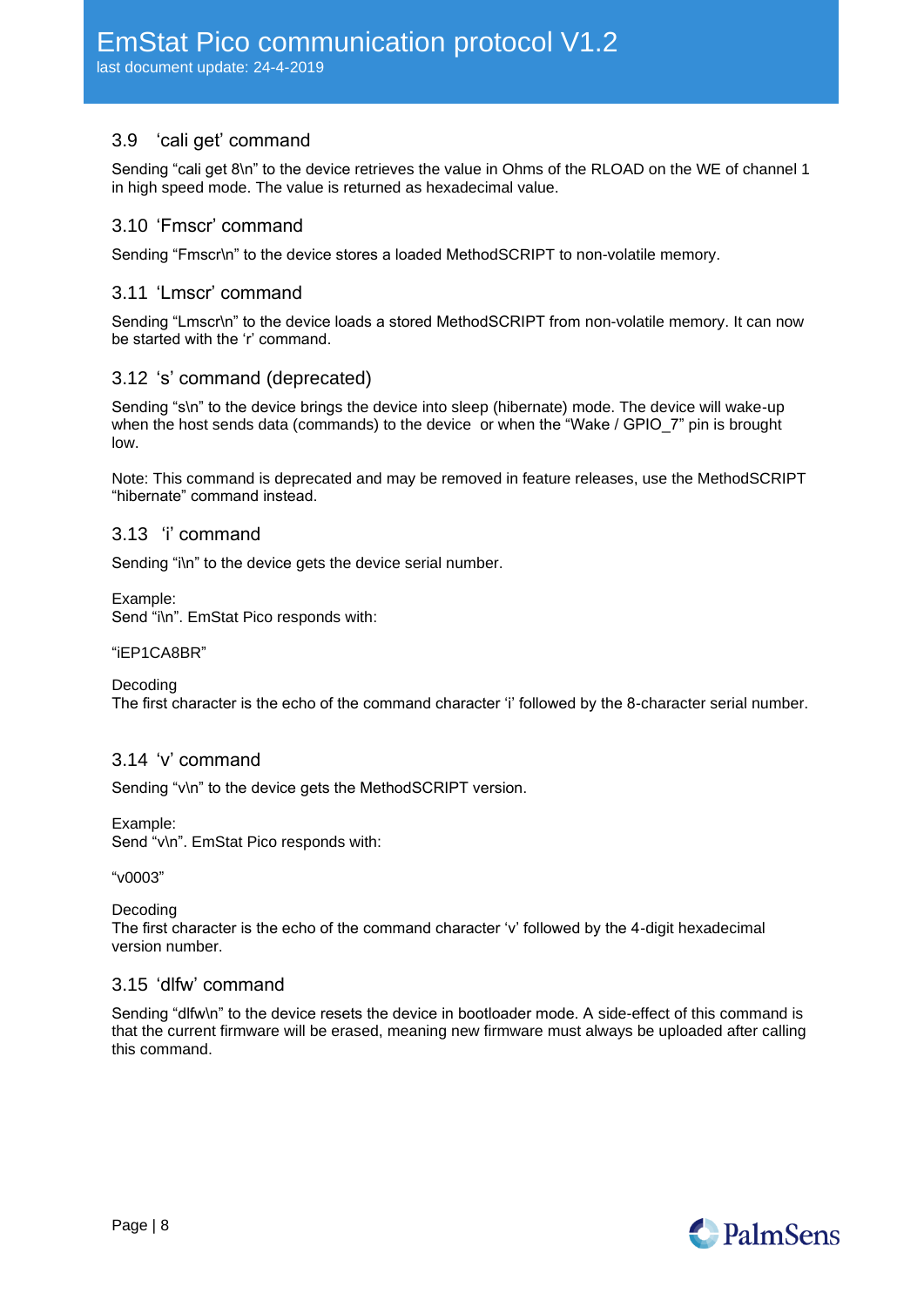#### <span id="page-8-0"></span>3.16 Filebrowser commands

The EmStat Pico can read and write data from/to an SD-card formatted as a FAT32 filesystem. The filebrowser interface is provided to interact with this storage medium and supports data in ASCII format.

#### <span id="page-8-1"></span>3.16.1 'fs\_dir' command – show directory

The command "fs\_dir PATH\n" prints all names of files and directories in the directory indicated by the parameter PATH. The EmStat Pico will respond with an "f" followed by the lines containing the files/directories. The list is terminated by an empty line. The format for each line is: "DATE TIME;TYPE;NAME". Note that the values of "DATE" and "TIME" are separated using a space and the other field use a semicolon for this purpose.

Example:

The following example prints the names the files/folders in the /measurements directory. "fs\_dir /measurements\n"

Output:

f2019-12-31 11:34:13;DIR;0;measurements 2019-12-31 11:34:18;FIL;0;log.txt 2019-12-31 11:34:23;FIL;0;info.txt 2019-12-31 11:34:27;FIL;0;error\_codes.csv

#### <span id="page-8-2"></span>3.16.2 'fs\_get' command – get file content

The command 'fs get PATH\n' prints the contents of the requested file. The end of the file is indicated with a file separator character (0x1C).

Example: The next example returns the content of the file "/measurements/my\_lsv\_file.data". "fs\_get /measurements/my\_lsv\_file.data\n"

Output: f2019-12-31 11:39:26;FIL;150;my\_lsv\_file.data v0003 Pda7F9E6A6u;ba51FC060p,10,207 Pda7FB6CFCu;ba5C994C0p,10,207 Pda7FCF353u;ba6731714p,10,207 Pda20B3D38n;ba71CD01Bp,10,207 Pda8000000 ;ba7C6A479p,10,207

Note: the filebrowser does not support the transmission of binary files. Note2: the EmStat Pico transmits the data as fast as it can and will not wait for the host-system.

<span id="page-8-3"></span>3.16.3 'fs\_del' command – remove file/directory The command 'fs del PATH\n' removes the file or directory (recursively) specified by PATH.

Example: To remove the file "/log.txt" the following command can be used: "fs\_del /log.txt\n"

<span id="page-8-4"></span>3.16.4 'fs\_info' command – get SD-card information The command "fs\_info\n" returns the current used space, free space and SD-card size.

Example: "fs\_info\n"

Output: "fused:192kB free:7878464kb total:7878656kb"

Page | 9

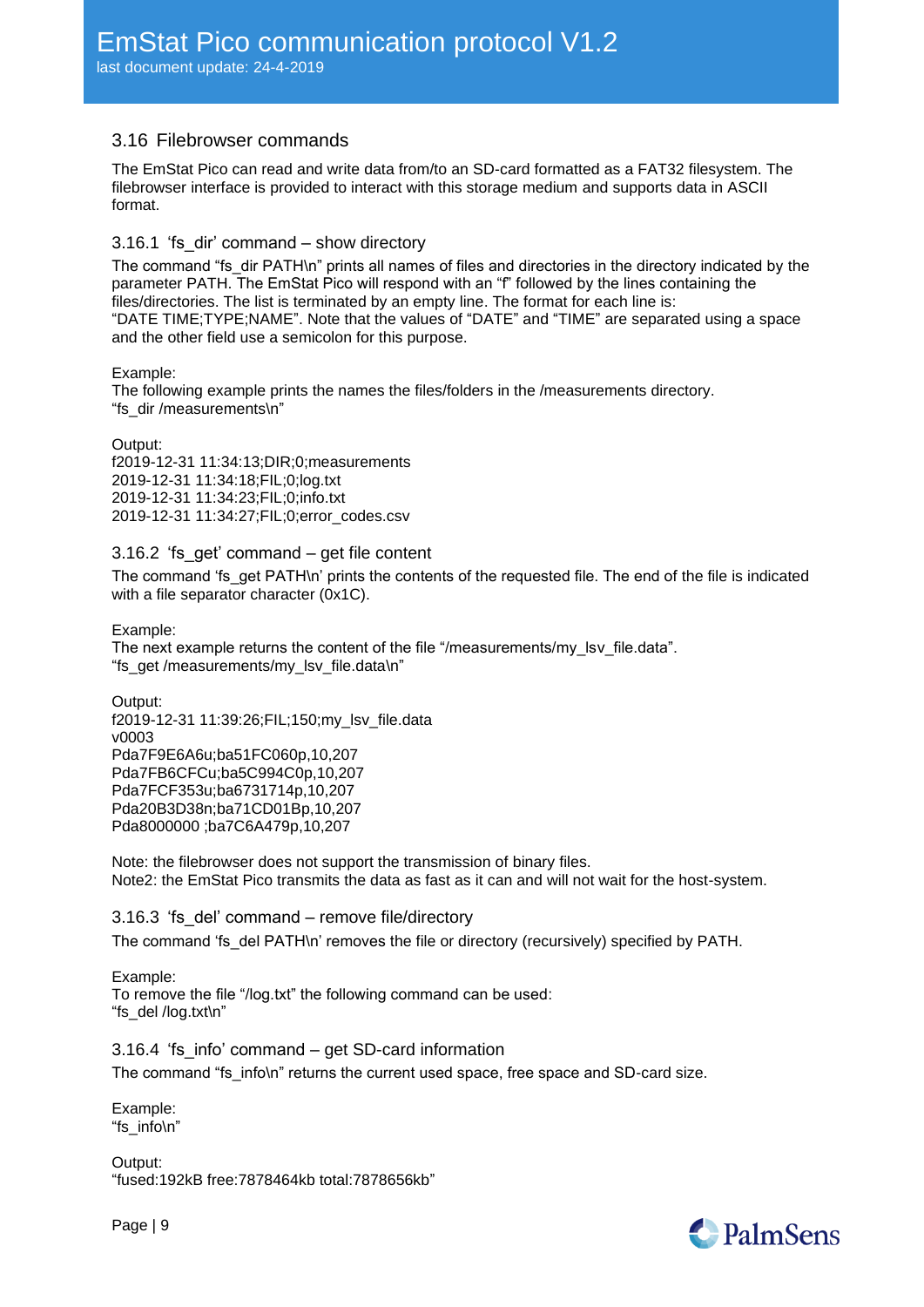### <span id="page-9-0"></span>3.16.5 'fs\_format' command – Format SD-card

This command formats the SD-card with the FAT-filesystem. As a side-effect all content of the SDcard is removed.

Example: "fs\_format\n"

Output: "fFormat successful."

Note: This is not the preferred way to clear an SD-card. For that use the 'fs\_clear' command. Note2: The formatting procedure can take some time. It will print "Format successful" when done Warning: this operation cannot be undone, use at your own risk.

<span id="page-9-1"></span>3.16.6 'fs clear' command – remove all files and directories This command removes all files and directories on the SD-card.

Example: 'fs\_clear\n'

Warning: this operation cannot be undone, use at your own risk.

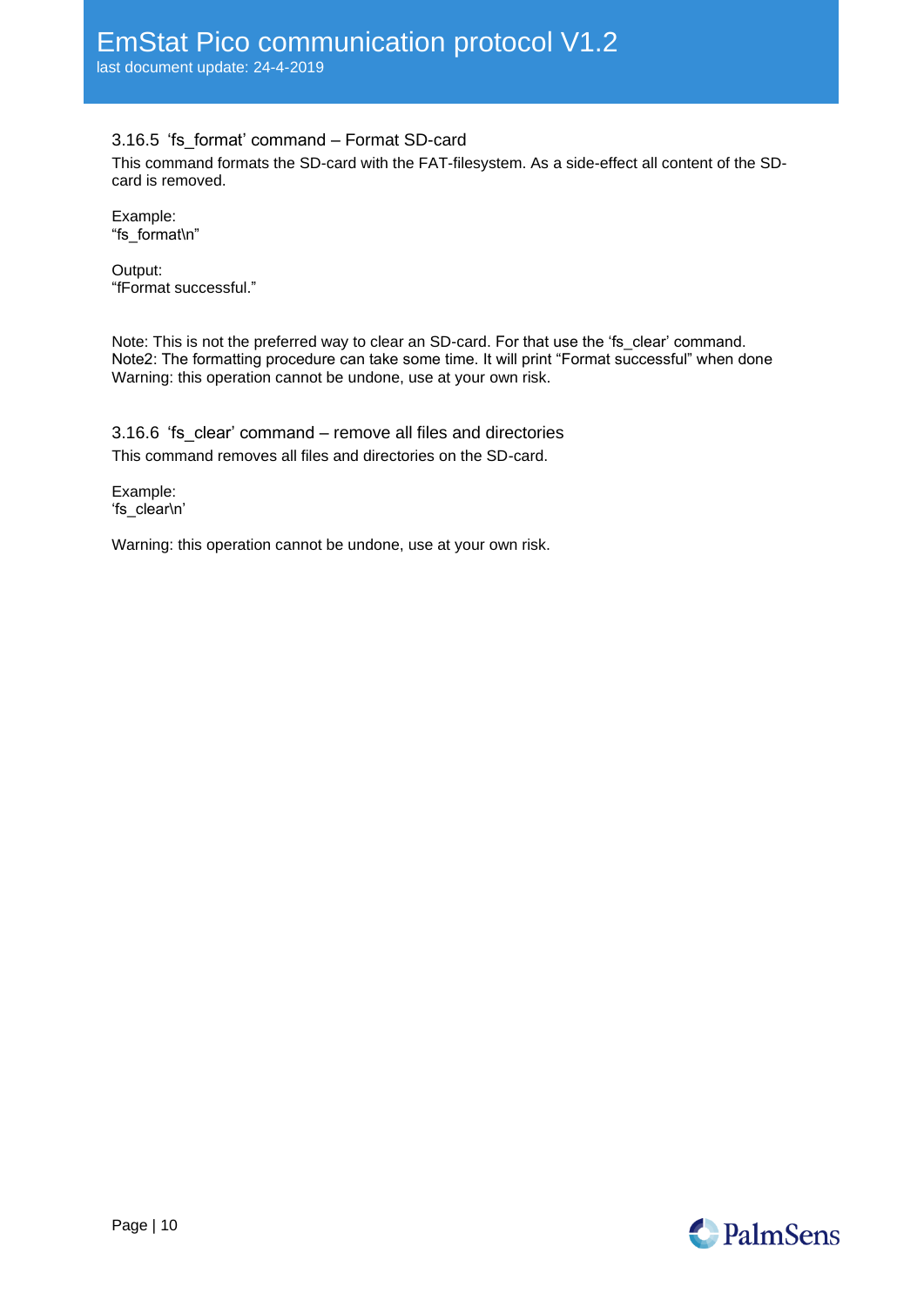## <span id="page-10-0"></span>4 Script execution commands

To control the flow of execution of a running MethodSCRIPT, these commands can abort, pause and resume the execution of the script or skip the current command.

### <span id="page-10-1"></span>4.1 'h' command

Sending "h\n" to the device holds a running MethodSCRIPT

Example:

```
e
var c
var p
set_pgstat_mode 2
set_cr 100m
cell_on
meas loop lsv p c -1 1 10m 1
  pck_start
 pck add p <- sending "h\n" will hold the script at the next command
  pck_add c
  pck_end
endloop
on_finished:
cell_off
```
### <span id="page-10-2"></span>4.2 'H' command

Sending "H\n" to the device resumes a halted MethodSCRIPT

Example:

```
e
var c
var p
set pgstat mode 2
set cr 100m
ceil on
meas_loop_lsv p c -1 1 10m 1
 pc\overline{k} start
   pck_add p <- sending "H\n" will resume the halted script
  pck_add c
   pck_end
endloop
on finished:
cell_off
```
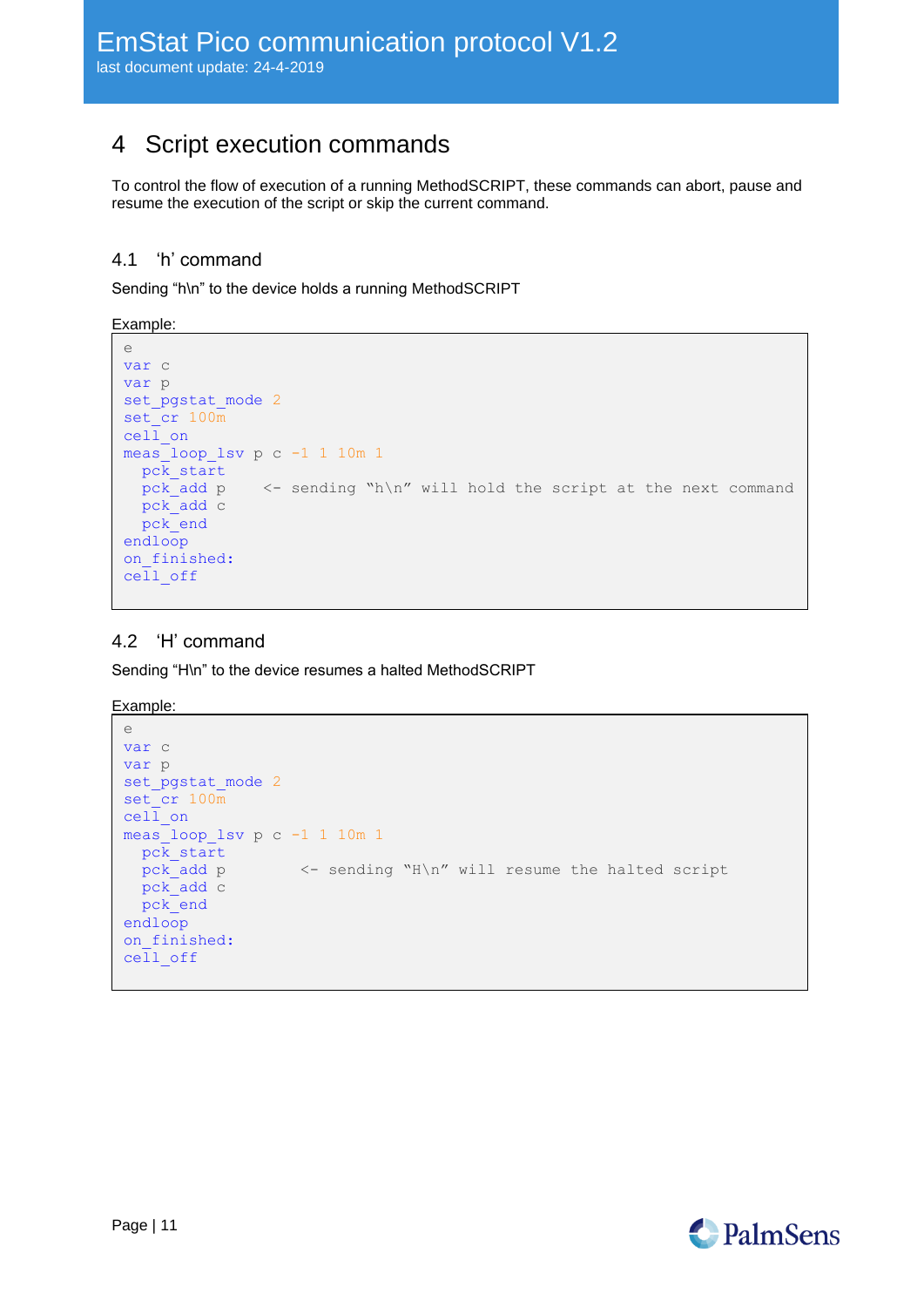## <span id="page-11-0"></span>4.3 'Z' command

Sending "Z\n" to the device aborts a running MethodSCRIPT. The current iteration of any measurement loop will be completed, then the script execution will jump to the "on\_finished:" tag.

Example:

```
e
var c
var p
set pgstat mode 2
set cr 100m
ceil on
meas_loop_lsv p c -1 1 10m 1
  pck_start
  pck_add p
 pck_add c \leq sending "Z\n" within the loop will abort the script
                 and jump to the "on finished:" tag.
  pck_end
endloop
on finished:
cell_off
```
## <span id="page-11-1"></span>4.4 'Y' command

Sending "Y\n" to the device breaks the execution of the current MethodSCRIPT loop after the current iteration of the loop has finished.

Example:

```
e
var c
var p
set_pgstat_mode 2
set_cr 100m
cell on
meas_loop_lsv p c -1 1 10m 1
  pck_start
  pck_add p
 pck_add c \leq sending "Y\n" within the loop will abort the
                 loop after finishing the current iteration
  pck_end
endloop
on finished:
cell_off
```
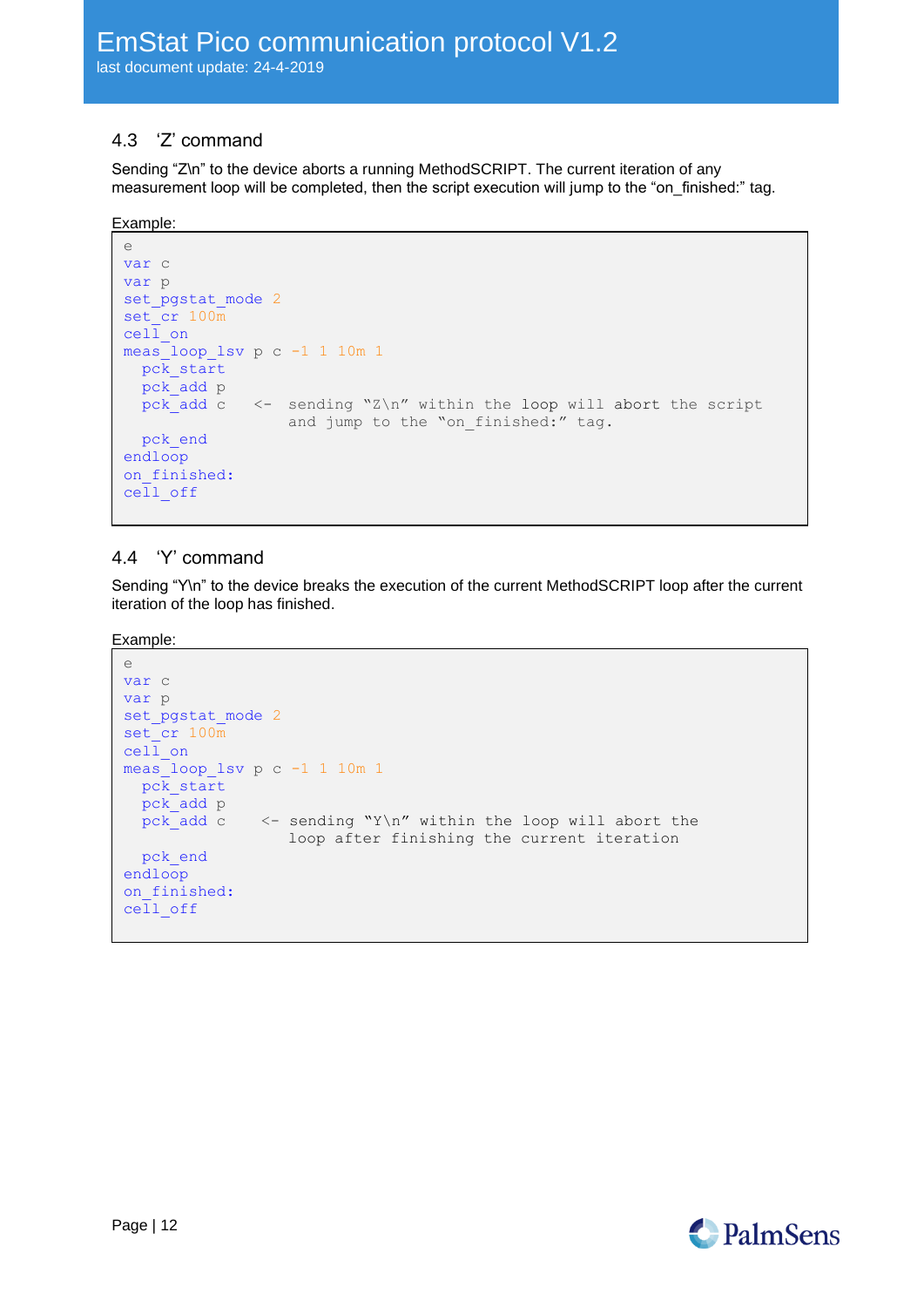# <span id="page-12-0"></span>5 Registers

The internal registers are used to set and get local settings like serial-number (get only) or autorun enable/disable.

| Value | access mode  | <b>Description</b>       | See section |
|-------|--------------|--------------------------|-------------|
| 0x01  | Read / Write | Peripheral configuration | 5.1         |
| 0x04  | Read only    | License register         | 5.2         |
| 0x04  | Read only    | Device serial            | 5.3         |
| 0x07  | Read only    | Hardware revision        | 5.4         |
| 0x08  | Read / Write | Autorun enable/disable   | 5.5         |
| 0x09  | Read / Write | Advanced options         | 5.6         |

### <span id="page-12-1"></span>5.1 Peripheral configuration

Reads / writes the peripheral configuration as a bitmask from / to non-volatile memory. Support for external peripherals can be enabled here. Pins for peripherals that are not enabled can be used as GPIO pins. All peripherals default to GPIO. Multiple peripherals can be enabled at the same time by adding the hexadecimal values.

| Value      | <b>Name</b>         | <b>Description</b>                                  |
|------------|---------------------|-----------------------------------------------------|
|            | Output 1.8V         | When enabled, output 1.8V reference to the          |
|            | reference           | ANALOG IN 2 pin. ANALOG IN 2 can no longer          |
| 0x00000020 | enable              | be used as an input.                                |
|            | Output cell         | When enabled, output cell on/off status on          |
|            | on/off status       | GPIO6. Cell on outputs a logic 0, cell off output a |
| 0x00000040 | enable              | logic 1. GPIO6 can no longer be used as GPIO.       |
|            | <b>External RTC</b> | When enabled the RTC (S-35390A) will be             |
|            | (S-35390A)          | initialized after power on. This stops the RTC      |
|            | init enable         | generating a 1Hz signal from potentially            |
| 0x00000080 |                     | interfering with the Emstat Pico wake-up signal.    |
| 0x00000100 | Reserved            |                                                     |
|            |                     |                                                     |
| 0x80000000 |                     | Reserved for future use. Set to 0.                  |

#### **Example**

"S0100000020\n" sets the peripheral configuration register. This will enable the 1.8V reference.

Response: S\n

Where:

S = echo of 'S' command  $\ln$  = End of command

#### <span id="page-12-2"></span>5.2 License register

Contains the licenses programmed into this EmStat Pico. For more information contact PalmSens.

#### **Example**

"G04\n" gets the license register.

Response: Gxxxxxxxxxxxxxxxx

Page | 13

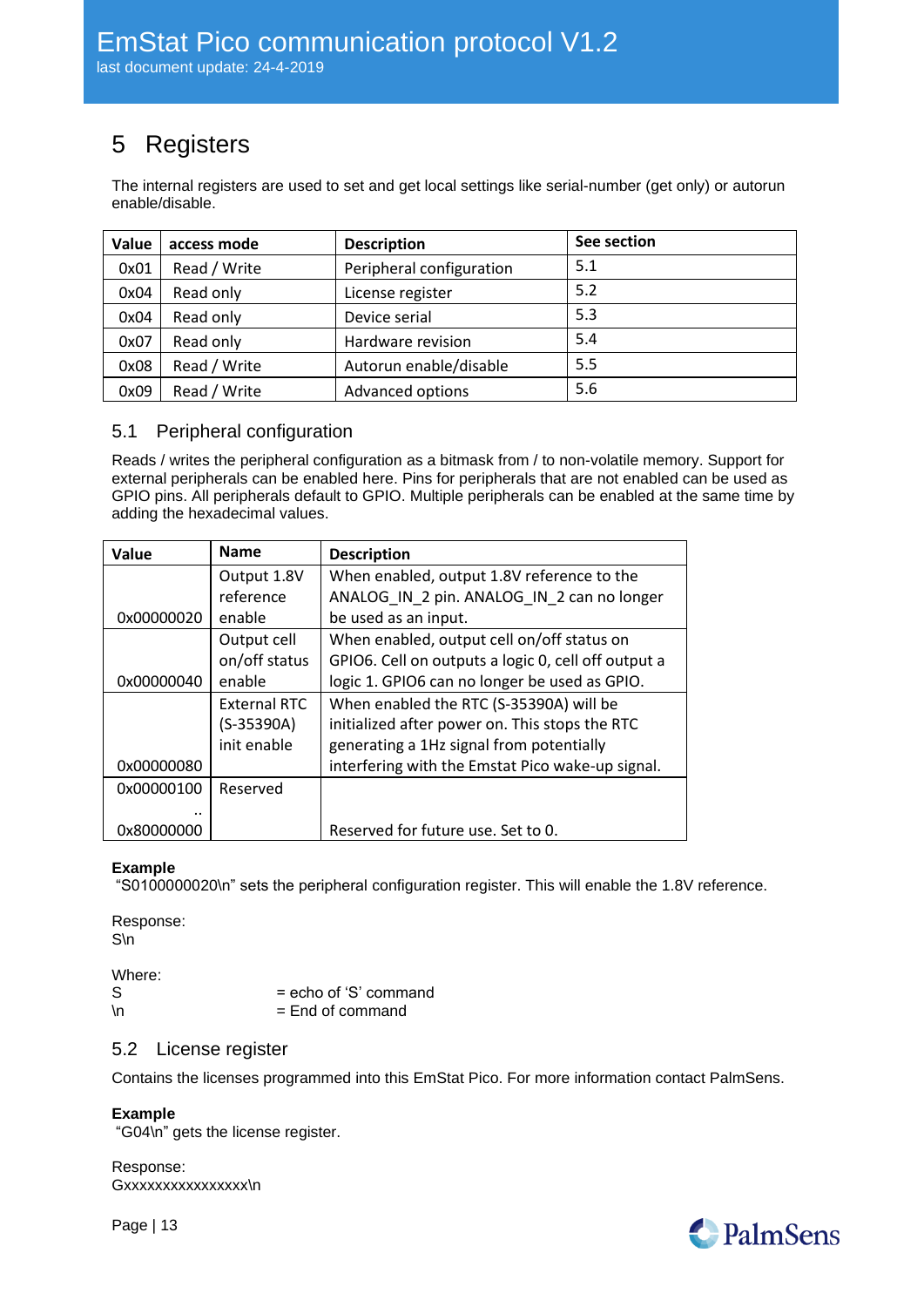last document update: 24-4-2019

#### Where:

 $G = echo of 'G' command$  $xxxxxxxxxxxxx$  = 16 hexadecimal digit license code  $\ln$  = End of command

### <span id="page-13-0"></span>5.3 Device serial

Contains the device serial number.

#### **Example**

"G06\n" gets the serial number of the device.

Response: Gttyybbbbnnnnnnnn\n

Where:

| G       | $=$ echo of 'G' command                                                                                   |
|---------|-----------------------------------------------------------------------------------------------------------|
| tt      | $=$ Device type, hexadecimal representation                                                               |
| yy      | = Year, hexadecimal representation                                                                        |
| bbbb    | = Batch nr, hexadecimal representation.                                                                   |
| nnnnnnn | $=$ Device ID, hexadecimal representation. Unique within all devices of the same type,<br>year and batch. |
|         |                                                                                                           |

<span id="page-13-1"></span> $\ln$  = End of command

#### 5.4 Hardware revision

Contains the hardware revision version.

#### **Example**

"G07\n" gets the hardware revision of the device.

Response: Gxx\n

Where:<br>G

= echo of 'G' command

 $xx = 2$  hexadecimal digit serial number

<span id="page-13-2"></span> $\ln$  = End of command

#### 5.5 Autorun

Contains the autorun setting. If set to 1, the MethodSCRIPT stored in non-volatile memory will be loaded and executed on startup. When the script ends, the EmStat Pico returns to its normal behavior.

#### **Example**

"S0801\n" sets the autorun register to 01 (autorun enabled)

Response: S\n

Where:

S = echo of 'S' command  $\ln$  = End of command

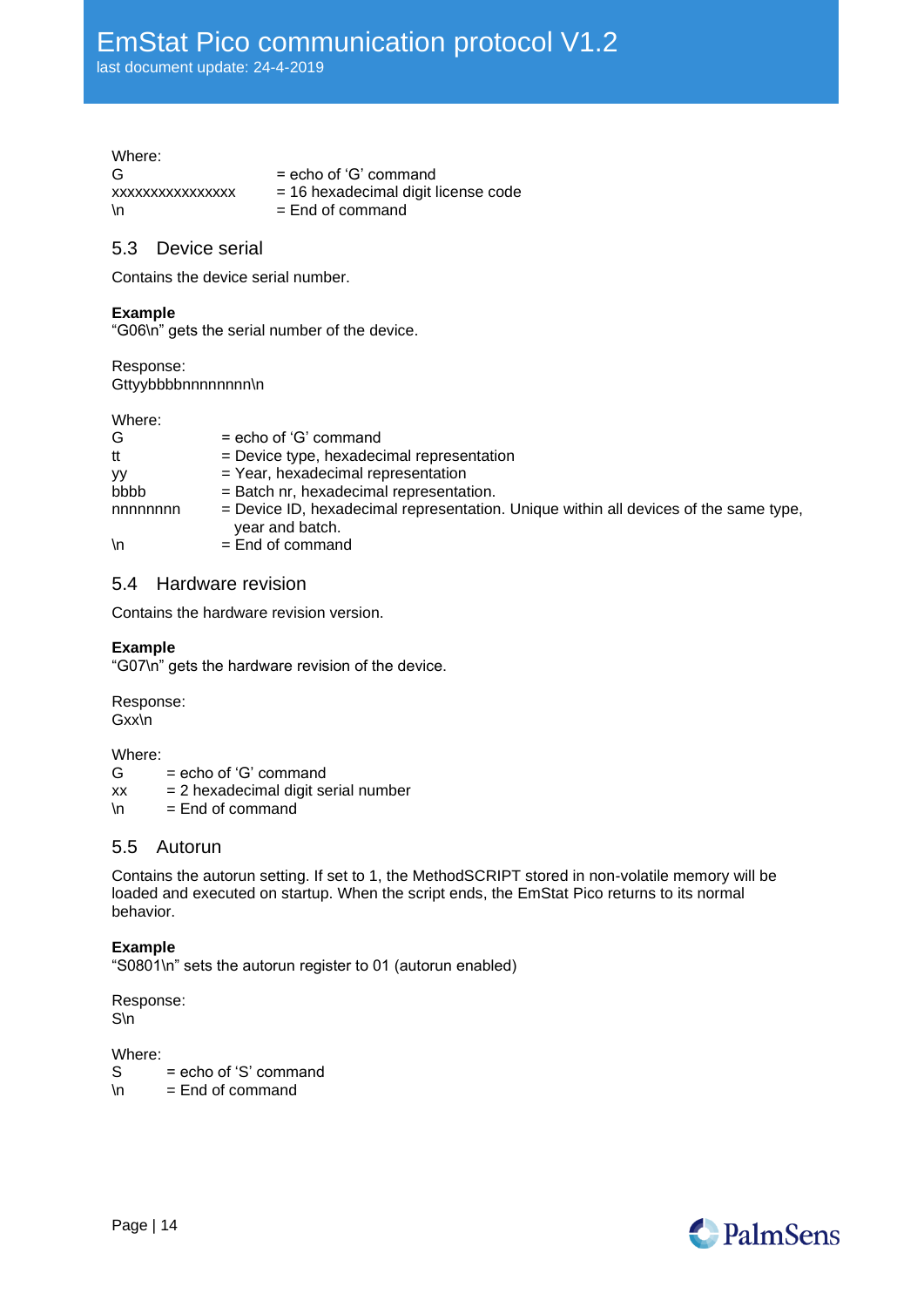### <span id="page-14-0"></span>5.6 Advanced options

Contains the advanced option setting bitmask. The only option currently available is the "extended voltage range" option. Enabling this reduces the accuracy of measured currents and is not recommended. To enable it write "00000001" to this register. Write "00000000" to disable it.

#### **Example**

"S0900000001\n" will enable the "extended voltage range" option.

Response: S\n

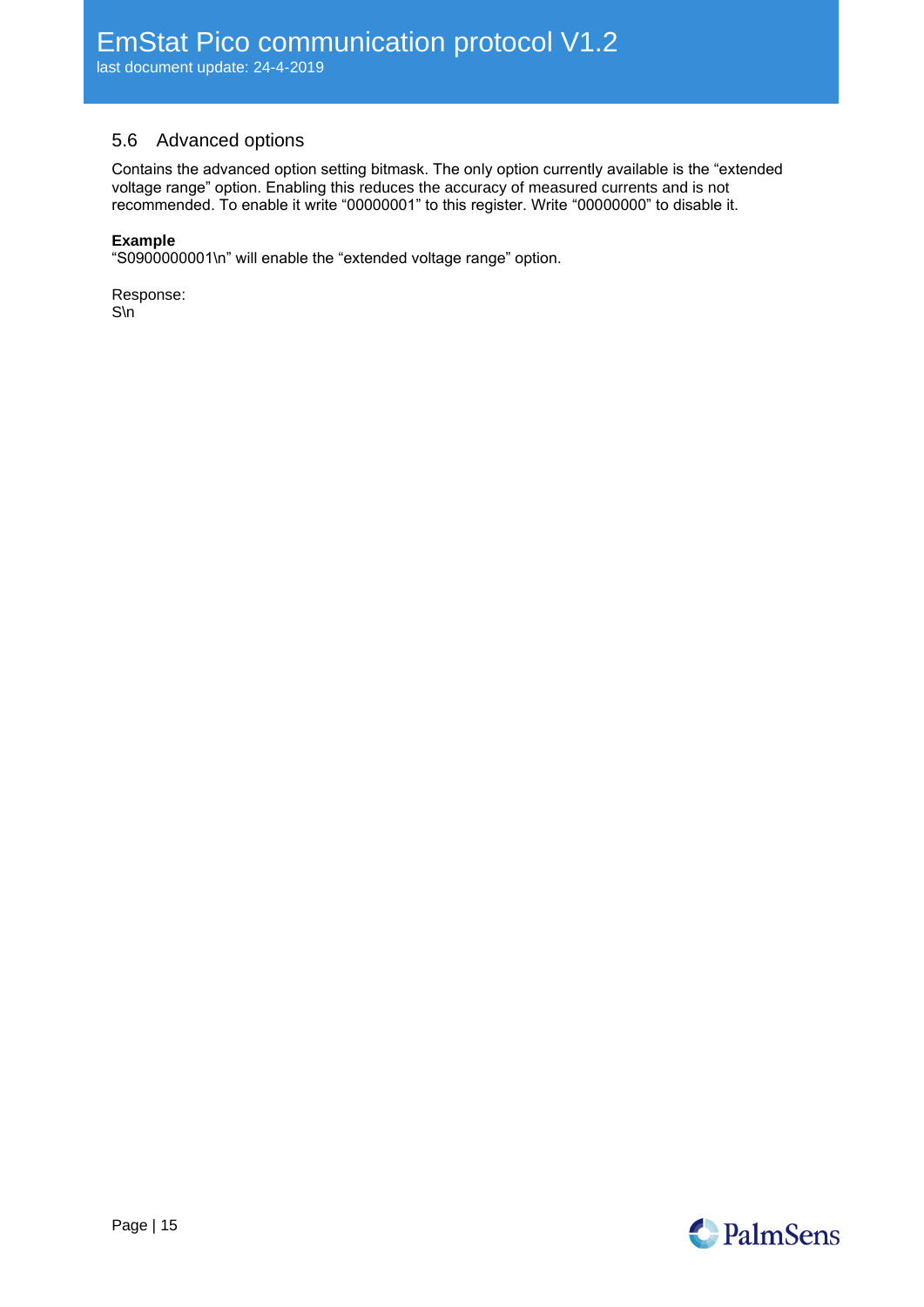## <span id="page-15-0"></span>6 Error codes

After sending a command to the device, the device may respond with an error. When loading or executing MethodSCRIPT the device may respond with specific MethodSCRIPT errors described in "MethodSCRIPT v1\_2.pdf". See<https://embed.palmsens.com/knowledgebase/methodscript-documentation/>

The errors applicable to online communication (non-MethodSCRIPT) are highlighted in yellow.

| Online communication error format: |  |
|------------------------------------|--|
|------------------------------------|--|

c!XXXX\n

Where:

c = Echo of the first character of the command XXXX = The error code, see ["Table 3; Error codes"](#page-17-0)

| Code  | Name                              | Description                                     |
|-------|-----------------------------------|-------------------------------------------------|
| (Hex) |                                   |                                                 |
| 0001  | <b>STATUS ERR</b>                 | An unspecified error has occurred               |
| 0002  | STATUS INVALID VT                 | An invalid Value Type has been used             |
| 0003  | <b>STATUS UNKNOWN CMD</b>         | The command was not recognized                  |
| 0004  | <b>STATUS REG UNKNOWN</b>         | <b>Unknown Register</b>                         |
| 0005  | <b>STATUS REG READ ONLY</b>       | <b>Register is read-only</b>                    |
| 0006  | <b>STATUS WRONG COMM MODE</b>     | <b>Communication mode invalid</b>               |
| 0007  | <b>STATUS BAD ARG</b>             | An argument has an unexpected value             |
| 0008  | STATUS_CMD_BUFF_OVERFLOW          | Command exceeds maximum length                  |
| 0009  | STATUS_CMD_TIMEOUT                | The command has timed out                       |
| 000A  | STATUS_REF_ARG_OUT_OF_RANGE       | A var has a wrong identifier                    |
| 000B  | STATUS_OUT_OF_VAR_MEM             | Cannot reserve the memory needed for this       |
|       |                                   | var                                             |
| 000C  | STATUS_NO_SCRIPT_LOADED           | Cannot run a script without loading one first   |
| 000D  | <b>STATUS INVALID TIME</b>        | The given (or calculated) time value is invalid |
|       |                                   | for this command                                |
| 000E  | <b>STATUS OVERFLOW</b>            | An overflow has occurred while averaging a      |
|       |                                   | measured value                                  |
| 000F  | STATUS INVALID POTENTIAL          | The given potential is not valid                |
| 0010  | <b>STATUS INVALID BITVAL</b>      | A variable has become either "NaN" or "inf"     |
| 0011  | STATUS INVALID FREQUENCY          | The input frequency is invalid                  |
| 0012  | STATUS INVALID AMPLITUDE          | The input amplitude is invalid                  |
| 0013  | STATUS_NVM_ADDR_OUT_OF_RANGE      | Non-volatile Memory address invalid             |
| 0014  | STATUS OCP CELL ON NOT ALLOWED    | Cannot perform OCP measurement when             |
|       |                                   | cell on                                         |
| 0015  | <b>STATUS INVALID CRC</b>         | <b>CRC</b> invalid                              |
| 0016  | STATUS FLASH ERROR                | An error has occurred while reading / writing   |
|       |                                   | flash                                           |
| 0017  | STATUS INVALID FLASH ADDR         | An error has occurred while reading / writing   |
|       |                                   | flash                                           |
| 0018  | STATUS_SETTINGS_CORRUPT           | The device settings have been corrupted         |
| 0019  | <b>STATUS AUTH ERR</b>            | <b>Authentication error</b>                     |
| 001A  | <b>STATUS CALIBRATION INVALID</b> | <b>Calibration invalid</b>                      |
| 001B  | STATUS NOT SUPPORTED              | This command or part of this command is         |
|       |                                   | not supported by the current device             |
| 001C  | STATUS_NEGATIVE_ESTEP             | Step Potential cannot be negative for this      |
|       |                                   | technique                                       |
| 001D  | <b>STATUS NEGATIVE EPULSE</b>     | Pulse Potential cannot be negative for this     |

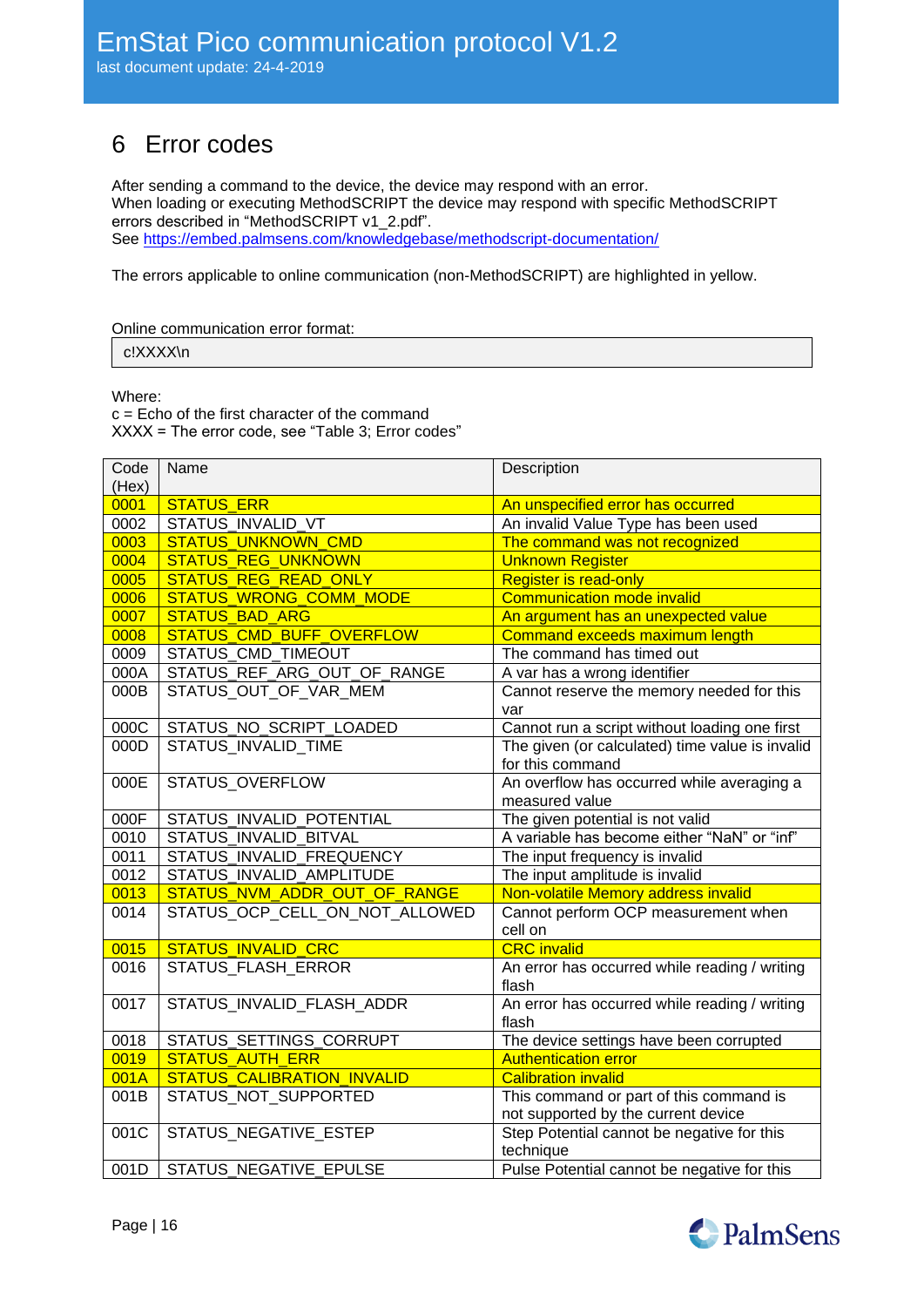last document update: 24-4-2019

|              |                                                              | technique                                                            |
|--------------|--------------------------------------------------------------|----------------------------------------------------------------------|
| 001E         | STATUS_NEGATIVE_EAMP                                         | Amplitude cannot be negative for this                                |
|              |                                                              | technique                                                            |
| 001F         | STATUS_TECH_NOT_LICENCED                                     | Product is not licenced for this technique                           |
| 0020         | STATUS MULTIPLE HS                                           | Cannot have more than one high speed                                 |
|              |                                                              | and/or max range mode enabled (EmStat                                |
|              |                                                              | Pico)                                                                |
| 0021         | STATUS_UNKNOWN_PGS_MODE                                      | The specified PGStat mode is not supported                           |
| 0022         | STATUS CHANNEL NOT POLY WE                                   | Channel set to be used as Poly WE is not                             |
|              |                                                              | configured as Poly WE<br>Command is invalid for the selected PGStat  |
| 0023         | STATUS_INVALID_FOR_PGSTAT_MODE                               | mode                                                                 |
| 0024         | STATUS_TOO_MANY_EXTRA_VARS                                   | The maximum number of vars to measure                                |
|              |                                                              | has been exceeded                                                    |
| 0025         | STATUS_UNKNOWN_PAD_MODE                                      | The specified PAD mode is unknown                                    |
| 0026         | STATUS_FILE_ERR                                              | An error has occurred during a file operation                        |
| 0027         | STATUS_FILE_EXISTS                                           | Cannot open file, a file with this name                              |
|              |                                                              | already exists                                                       |
| 0028         | STATUS_ZERO_DIV                                              | Variable devided by zero                                             |
| 0029         | STATUS UNKNOWN GPIO CFG                                      | GPIO pin mode is not known by the device                             |
| 002A         | STATUS_WRONG_GPIO_CFG                                        | GPIO configuration is incompatible with the                          |
|              |                                                              | selected operation                                                   |
| 4000         | STATUS_SCRIPT_SYNTAX_ERR                                     | The script contains a syntax error                                   |
| 4001         | STATUS SCRIPT UNKNOWN CMD                                    | The script command is unknown                                        |
| 4002         | STATUS_SCRIPT_BAD_ARG                                        | An argument was invalid for this command                             |
| 4003         | STATUS_SCRIPT_ARG_OUT_OF_RANGE                               | An argument was out of range                                         |
| 4004         | STATUS_SCRIPT_UNEXPECTED_CHAR                                | An unexpected character was encountered                              |
| 4005         | STATUS_SCRIPT_OUT_OF_CMD_MEM                                 | The script is too large for the internal script                      |
|              |                                                              | memory                                                               |
| 4006         | STATUS_SCRIPT_UNKNOWN_VAR_TYPE                               | The variable type specified is unknown                               |
| 4007<br>4008 | STATUS_SCRIPT_VAR_UNDEFINED<br>STATUS_SCRIPT_INVALID_OPT_ARG | The variable has not been declared                                   |
|              |                                                              | This optional argument is not valid for this                         |
|              |                                                              |                                                                      |
|              |                                                              | command                                                              |
| 4009         | STATUS SCRIPT INVALID VERSION                                | The stored script is generated for an older                          |
|              |                                                              | firmware version and cannot be run                                   |
| 400A         | STATUS SCRIPT INVALID DATATYPE                               | The parameter datatype (float/int) is not valid<br>for this command  |
| 400B         | STATUS_SCRIPT_NESTED_MEAS_LOOP                               | Measurement loops cannot be placed inside                            |
|              |                                                              | other measurement loops                                              |
| 400C         | STATUS_SCRIPT_UNEXPECTED_CMD                                 | Command not supported in current situation                           |
| 400D         | STATUS_SCRIPT_MAX_SCOPE_DEPTH                                | Scope depth too large                                                |
| 400E         | STATUS SCRIPT INVALID SCOPE                                  | The command had an invalid effect on scope                           |
|              |                                                              | depth. (for example "if" directly followed by                        |
|              |                                                              | an "endif" statement)                                                |
| 400F         | STATUS_SCRIPT_INDEX_OUT_OF_RANGE                             | Array index out of bounds                                            |
| 4010         | STATUS_SCRIPT_I2C_NOT_CONFIGURED                             | I2C interface was not initialized                                    |
| 4011         | STATUS_SCRIPT_I2C_UNHANDLED_NACK                             | NAck flag not handled by script                                      |
| 4012         | STATUS_SCRIPT_I2C_ERR                                        | Something unexpected went wrong with I2C.                            |
| 4013         | STATUS_SCRIPT_I2C_INVALID_CLOCK                              | I2C clock frequency not supported by                                 |
|              |                                                              | hardware                                                             |
| 4014         | STATUS_SCRIPT_HEX_OR_BIN_FLT                                 | Non integer SI vars cannot be parsed from                            |
|              |                                                              | hex or binary representation                                         |
| 4015         | STATUS_INVALID_WAKEUP_SOURCE                                 | The selected (combination of) wake-up                                |
|              |                                                              | source is invalid                                                    |
| 4016         | STATUS_WAKEUP_TIME_INVALID                                   | RTC was selected as wake-up source with                              |
| 7FFF         | <b>STATUS FATAL ERROR</b>                                    | invalid time argument<br>A fatal error has occurred, the device must |

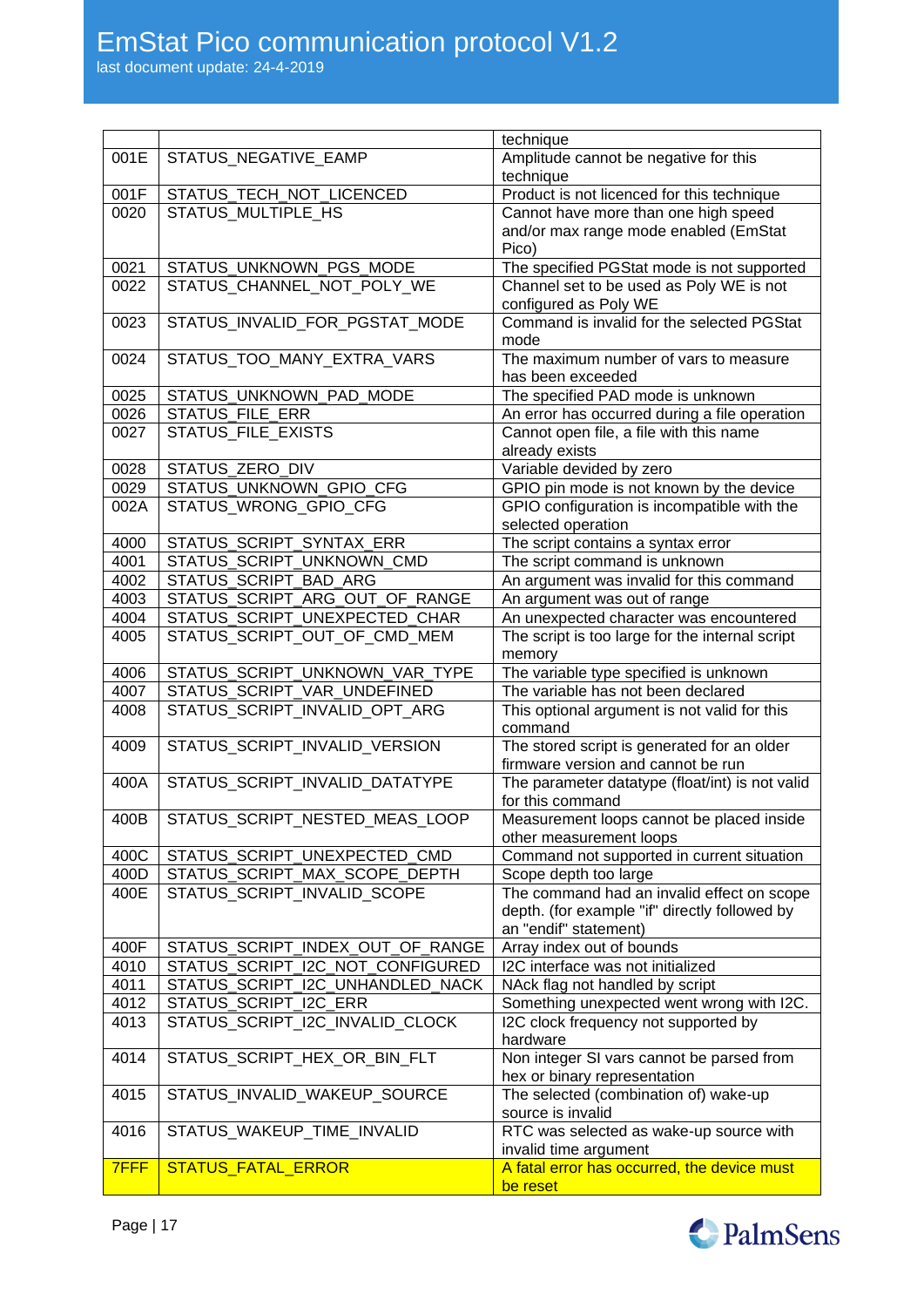last document update: 24-4-2019

<span id="page-17-0"></span>

| 8000 STATUS DEVICE SPECIFIC     | Device specific error occurred l   |
|---------------------------------|------------------------------------|
| 8001 STATUS DS SELFTEST CRYSTAL | Switching to 16 MHz crystal failed |

Table 3; Error codes